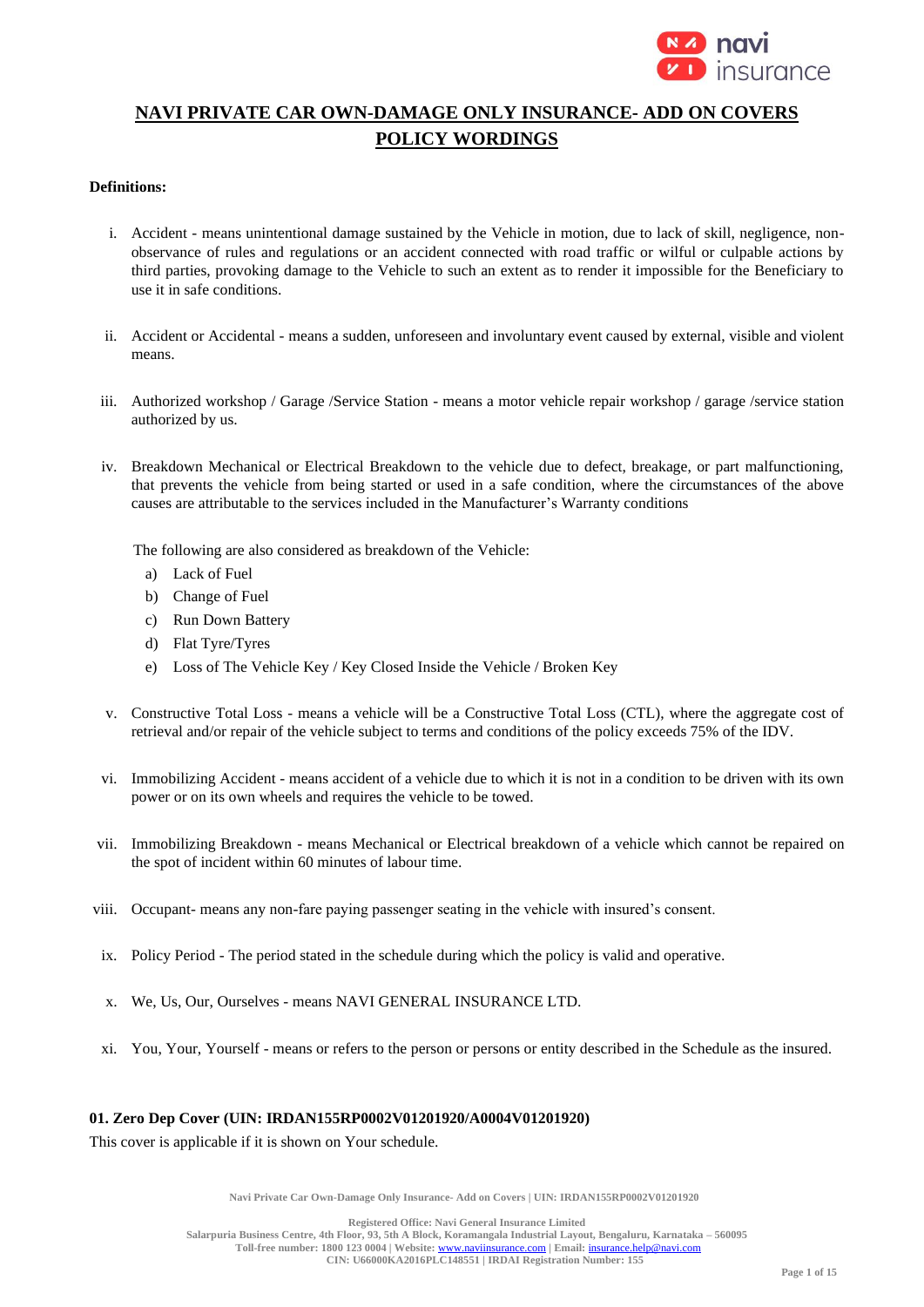

### **What is Covered:**

We will reimburse You the amount of depreciation deducted on replacement of any damaged part/s and paint under an own damage claim admissible under Section- I of the Policy subject to any deductible and limitation on number of claims mentioned in the policy schedule.

Subject otherwise to the terms, exceptions, conditions and limitations of the Policy.

#### **02. Daily Conveyance Allowance (UIN: IRDAN155RP0002V01201920/A0009V01201920)**

This cover is applicable if it is shown on Your schedule.

#### **What is Covered:**

We will pay You the amount as mentioned in the schedule per day to enable You to meet the cost of conveyance while Your vehicle is undergoing repair for damages caused by perils mentioned in section 1 (Own Damage) of the policy except those specified under What is not covered.

The allowance would be payable for a maximum period of 15 days during the policy period. Reasonable time taken for repair in respect of damages not admissible under section 1 (Own Damage) of the policy (as agreed between You, surveyor & garage/workshop manager) would be excluded for computation of amount payable under this cover.

Your entitlement of Conveyance Allowance will start from the next calendar day of Your Vehicle reaching the garage for repair or the date you intimate the claim to us whichever is later and shall end on the day garage intimates You to take delivery of the Vehicle.

#### **Illustration:**

- 1. If your vehicle reaches garage on 1st May then Your entitlement will start from 2nd May.
- 2. If your vehicle reaches garage on 1st May but you intimate to us on 03rd May then Your entitlement will start from 4th May.

#### **What is not Covered:**

We will not pay if any or all of the following conditions apply:

- 1. If you are claiming only for windscreen or glass damage under section 1 (Own Damage) of the policy.
- 2. If Vehicle is not repaired at the Authorised Garage.
- 3. If claim under section 1 (Own Damage) is not valid and admissible.
- 4. If time required for repair of motor vehicle is up to 3 days.
- 5. if repair is delayed due to non-availability of spares then the number of days taken to procure the spares (as agreed between You, surveyor & garage/workshop manager) will not be considered for computation of amount payable under this cover.

Subject otherwise to terms, conditions, limitations and exceptions of the policy.

#### **03. New Car for Old Car (UIN: IRDAN155RP0002V01201920/A0008V01201920)**

This cover is applicable if it shown on your schedule.

#### **What is covered:**

We will pay the difference between the amount receivable under section 1(Own Damage) of the policy and the invoice price of the new vehicle of same make and model in the event of valid and admissible Total Loss/ Constructive total loss (CTL) or Theft claim under the policy.

If exactly same make/model/variant is discontinued our liability will be limited to the shortfall with respect to the last available invoice price of the insured vehicle immediately before discontinuation.

Invoice price: means Ex-showroom price of the vehicle and includes registration charges, all taxes including road tax as mentioned in the invoice but excluding cost of insurance.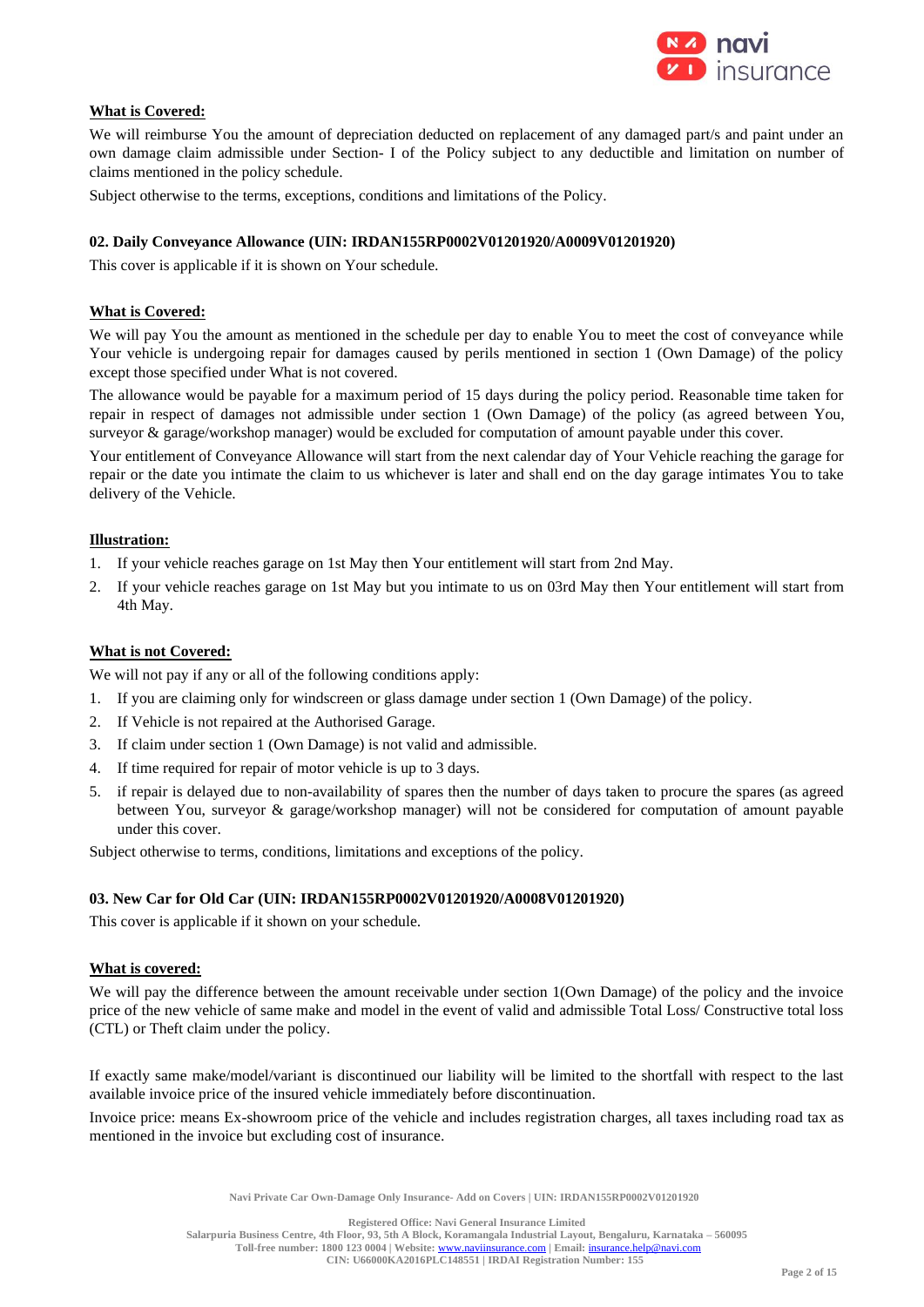

### **Special conditions:**

- You are the first registered owner of the vehicle. This condition is waived for employer to employee transfer cases where there is no change in actual user of the vehicle.
- Cover is not applicable for imported vehicles i.e. where invoice is not generated in India.
- Cost of any non-built in electrical/electronic and non-electrical/electronic accessories including bi-fuel kit forming part of the invoice but not insured under section 1 (Own Damage) of the policy will not be covered.
- The finance company/bank who has financed the vehicle gives his consent for settlement of claim under this coverage.
- The company reserves the right to either pay or provide you new vehicle of same specification.

Subject otherwise to terms, conditions, limitations and exceptions of the policy.

### **04. NCB (No Claim Bonus) Secure (UIN: IRDAN155RP0002V01201920/A0006V01201920)**

This cover is applicable if it is shown on Your schedule.

### **What is Covered**

If Your vehicle is insured with us then We will allow you the same No claim bonus, as shown on Your schedule at the time of renewal with Us provided:

- Vehicle is claim free at least for preceding 2 consecutive years at the inception of the policy with us.
- Only 1 own damage claim is reported with us during the policy period and that claim is not a Total Loss(TL)/Constructive Total Loss (CTL)/Theft.
- The renewal of policy is done with Us within 90 days of expiry of the policy.

### **Special conditions applicable in addition to the general conditions:**

- Any loss or damage only to the windscreen glass/rear glass/door glasses/sunroof glass will not be counted as claim under this cover.
- Partial theft of accessories/parts will not be counted as claim under this cover.
- In case of Theft of entire motor vehicle, if a new motor vehicle is purchased and insured with Us within 90 days of the final settlement of theft claim, in which case, we will allow same No claim bonus on New Motor vehicle as is shown in the schedule.

Subject otherwise to terms, conditions, limitations and exceptions of the policy.

### **05. NCB Protector- Repair of Non-Metallic parts (UIN: IRDAN155RP0002V01201920/A0007V01201920)**

This cover is applicable if it is shown on Your schedule.

### **What is covered**:

A claim for only Glass/plastic/rubber/fibre/fibre glass/Nylon parts where You opt for repairs rather than replacement, will not affect Your No Claim Bonus eligibility at the time of renewal with Us provided number of such claim does not exceed one and there is no other claim for damage to the vehicle during the policy period.

### **Special Condition:**

If painting work is done without any repair associated with those parts, then You will not be entitled to any benefit under this cover.

Subject otherwise to terms, conditions, limitations and exceptions of the policy.

### **06. Personal Belonging Protector (UIN: IRDAN155RP0002V01201920/A0012V01201920)**

This cover is applicable if it is shown on Your schedule.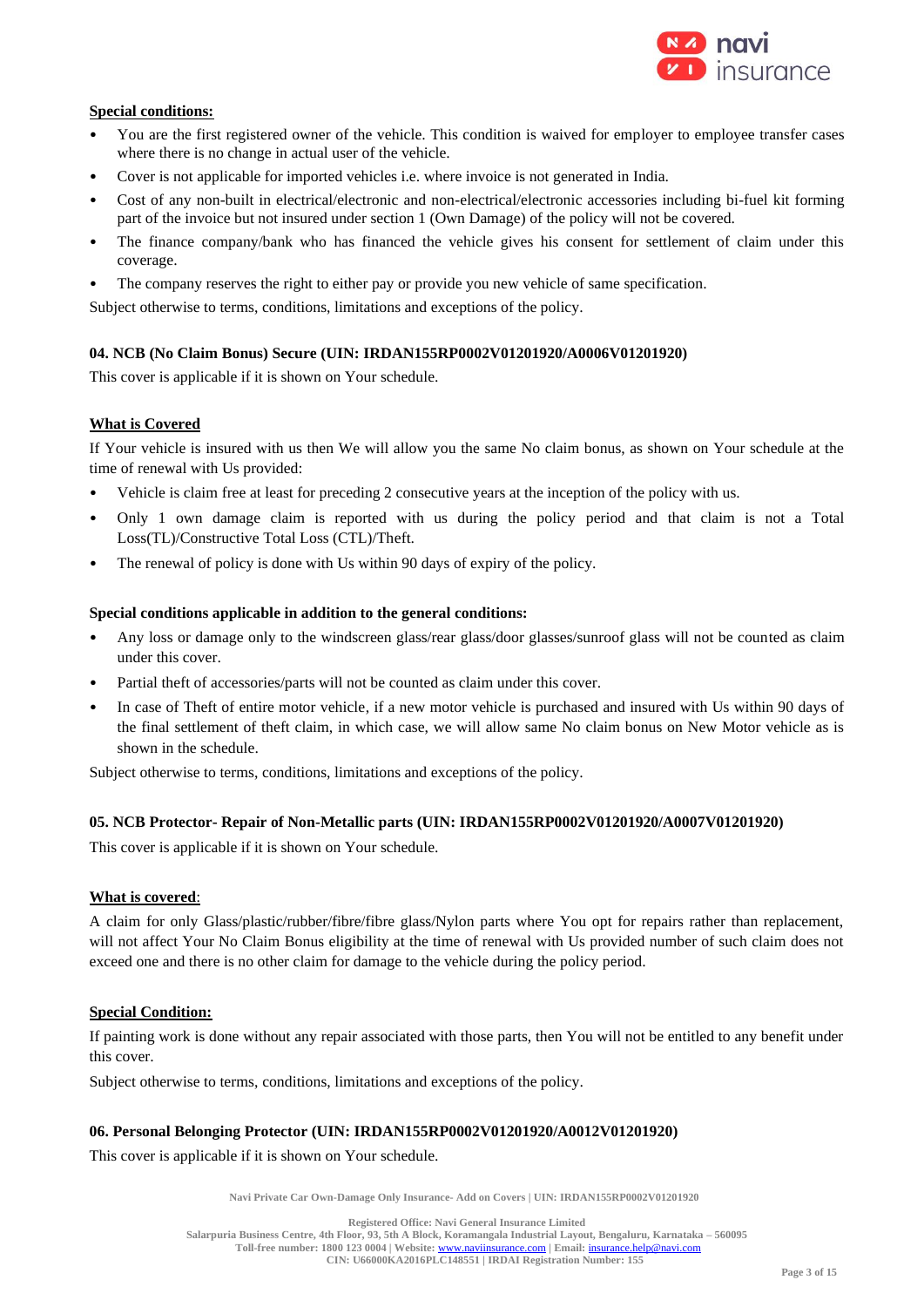

### **What is covered:**

We will pay for the loss or damage to personal belongings of You or any other occupants of the vehicle caused by perils mentioned under section 1 (Own Damage) of the policy while they are in the insured vehicle.

Personal belonging means, items such as clothes and other articles of personal nature including but not limited to Mobile, Laptop, Audio/Video CD's, but excludes jewellery, money, securities, cheques, bank drafts, debit or credit cards, travel tickets, paintings, curios and items of similar nature.

We will pay up to the sum insured subject to per item limit mentioned in the policy schedule during the policy period.

### **Special Condition:**

- FIR must be lodged with the Police by You or any other occupants in the event of theft, burglary, confirming the date and time of the incident and the particulars of articles lost. A copy of FIR must be provided to us.
- Any goods or samples carried in connections with any trade or business is not covered.
- Any claim under this section will be admissible only when there is a valid and admissible claim under section 1 (Own Damage) of the policy.

Subject otherwise to terms, conditions, limitations and exceptions of the policy.

#### **07. Key & Lock Replacement (UIN: IRDAN155RP0002V01201920/A0011V01201920)**

This cover is applicable if it shown on Your schedule.

#### **What is covered:**

If Your keys are lost/stolen or vehicle has been broken into then We will reimburse the cost of new lock and/or keys and labour charges not exceeding the sum insured as mentioned in your schedule.

Intimation to Police Station and to us must be provided within 48 hours of the occurrence of the incident leading to claim under this cover.

#### **What is not covered:**

We will not pay if key is lost or stolen while left in the vehicle. Subject otherwise to terms, conditions, limitations and exceptions of the policy.

#### **08. Engine Protector (UIN: IRDAN155RP0002V01201920/A0010V01201920)**

This cover is applicable if it is shown on your schedule.

#### **What is covered:**

We will pay You repair and replacement expenses for loss or damage to internal parts of the Engine, Gear box, Transmission or Differential assembly including lubricating Oils/consumables\* used in the respective assembly provided loss or damage is due to ingress of water in the engine or due to leakage of lubricating oil and/or coolant from Engine/respective assembly caused by accidental external impact.

\*Consumable means material, which is used up and needs continuous replenishment such as engine oil, gear box oil etc. but excluding fuel.

#### **What is not covered:**

1) Any consequential loss, wear and tear, mechanical & electrical failure and parts falling under warranty.

- 2) Loss or damage due to corrosion of engine or parts thereof due to delay in intimation.
- 3) Depreciation unless Depreciation Reimbursement cover is opted by You.

### **Special Condition:**

Claim under this cover will be admissible only if

**Navi Private Car Own-Damage Only Insurance- Add on Covers | UIN: IRDAN155RP0002V01201920**

**Registered Office: Navi General Insurance Limited Salarpuria Business Centre, 4th Floor, 93, 5th A Block, Koramangala Industrial Layout, Bengaluru, Karnataka – 560095 Toll-free number: 1800 123 0004 | Website:** [www.naviinsurance.com](http://www.naviinsurance.com/) **| Email:** [insurance.help@navi.com](mailto:insurance.help@navi.com) **CIN: U66000KA2016PLC148551 | IRDAI Registration Number: 155**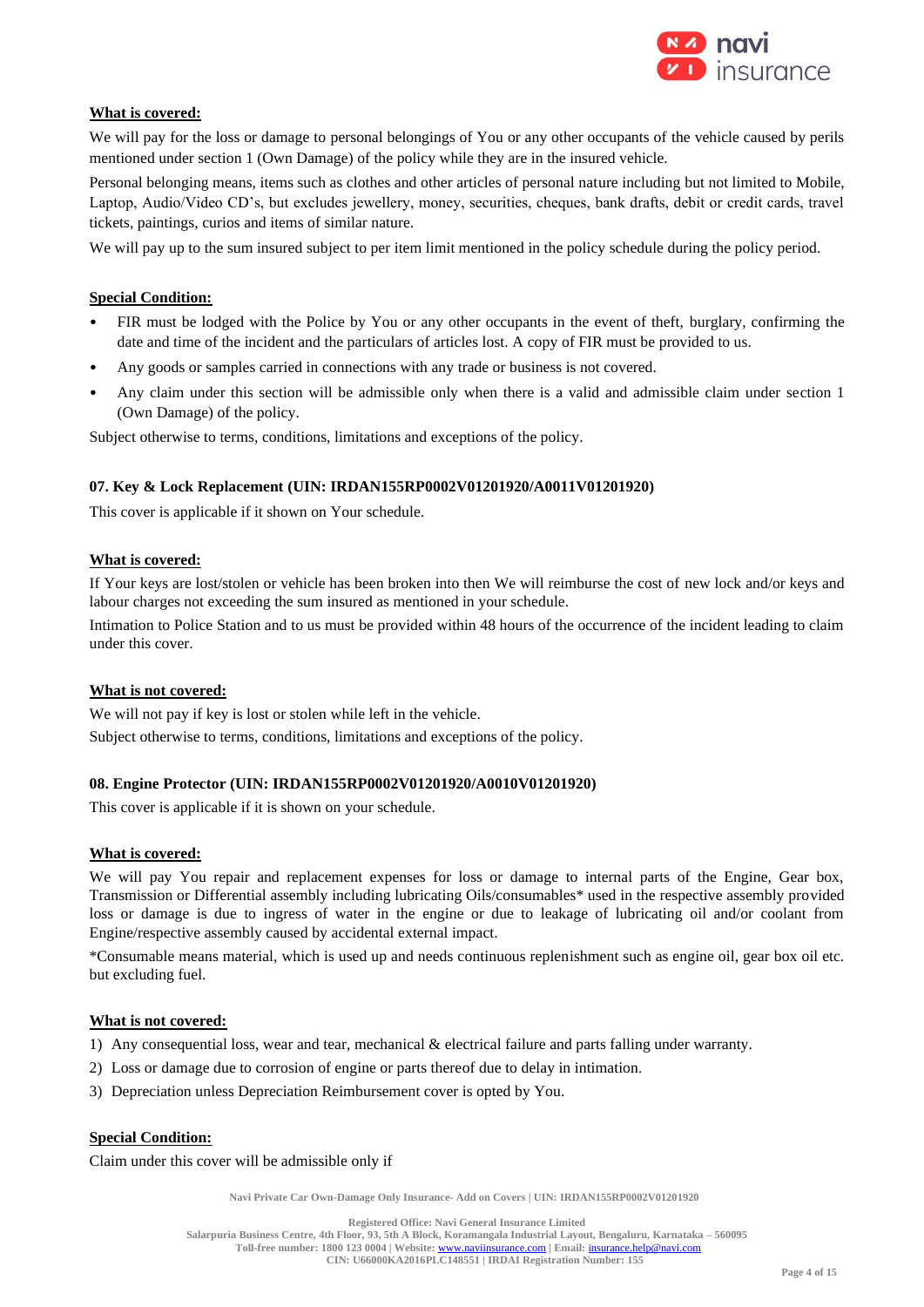

- 1) In case of water damage, there is evidence of vehicle being submerged or stopped in a water-logged area.
- 2) Vehicle is transported/towed to garage within 2 (Two) days of water receding from the water-logged area.
- 3) You have taken all reasonable steps, safeguards and precautions to avoid any loss or damage and prevent aggravation of loss once the loss or damage to the vehicle is sustained and noticed by You.

#### **Deductible:**

Deductible as stated in the schedule will apply for each claim reported under the policy. Subject otherwise to terms, conditions, limitations and exceptions of the policy.

#### **09. Consumable Expenses (UIN: IRDAN155RP0002V01201920/A0005V01201920)**

This cover is applicable if it shown on your schedule.

#### **What is covered**

We will cover cost of consumables required to be replaced/ replenished arising from an accident to the insured vehicle subject to valid and admissible claim under section I (own damage) of the policy.

Consumable shall include Oil/lubricants, filters, coolant, fasteners, bearings, and items of similar nature excluding fuel.

#### **What is not covered**

- 1) Any consumable not associated with admissible Own Damage claim under section I (Own Damage) of the policy.
- 2) Any consumables that are related to wear and tear and not directly related to claim is excluded.

#### **10. Tyre Replacement (UIN: IRDAN155RP0002V01201920/A0013V01201920)**

This cover is applicable if it shown on your schedule.

### **What is covered**

We will cover the cost of replacement of Tyre(s) in the event loss or damage is caused by Perils covered in Section 1 of the policy unless specifically excluded.

### **Option I:**

We will pay on the basis of unused tread depth of respective tyres.

- Unused tread depth of <3 mm NIL (Considered as normal wear and tear and is not covered)
- Unused tread depth of  $> 3$  to  $< 3.9$  mm 20% of cost of new tyre
- Unused tread depth of  $> 4$  to  $< 4.9$  mm 40% of cost of new tyre
- Unused tread depth of  $> 5$  to  $< 5.9$  mm 60% of cost of new tyre
- Unused tread depth of  $> 6$  to  $< 6.9$  mm 85% of cost of new tyre
- Unused tread depth of  $> 7$  to 8 mm 100% of cost of new tyre

Unused Tread depth will be measured at the centre of the tread. Minimum 4 measurements at 4 various places will be taken for arriving at mean tread depth which will be the basis of indemnity under the coverage.

#### **Option II:**

We will pay for the replacement cost of new tyre without any deduction for depreciation.

#### **Special Condition:**

1. Whenever replacement of tyre will be allowed it will be of the same make and specification and if tyre of similar specification is not available and replaced tyre is superior to damaged tyre then We will not be liable for betterment charges. Maximum of 4 (four) replacements will be allowed during the Policy Period.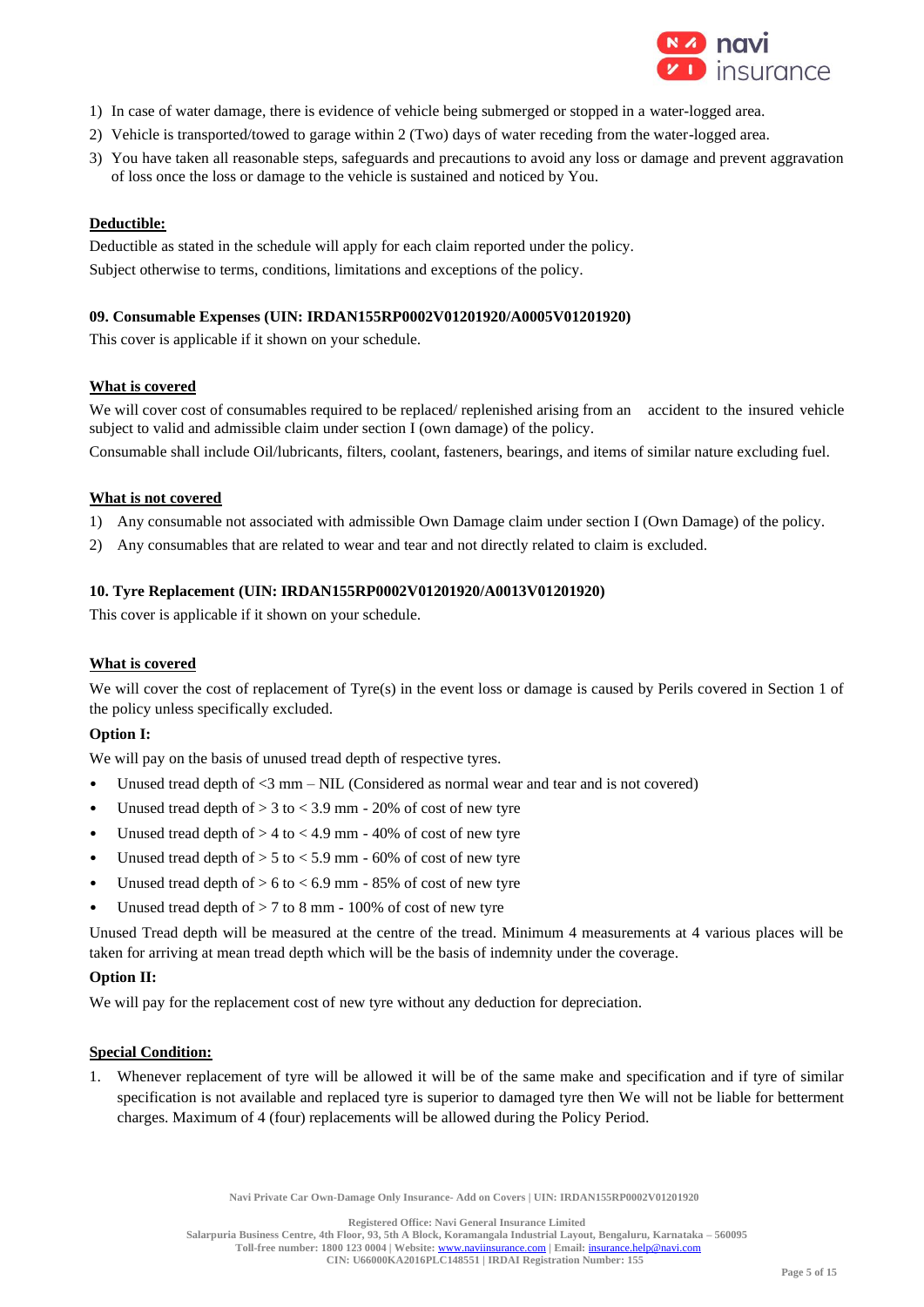

- 2. If damage to tyre is due to the accidental damage to the insured vehicle covered under "Own Damage" section of the policy. Our liability under this cover will be restricted to the difference of depreciation percentage applied under "Own Damage" section and as mentioned above basis the unused tread depth.
- 3. If You make a fraudulent claim which is declined as per para 9 of "What We will not cover", coverage under this section shall cease with immediate effect for the entire policy period.
- 4. If during the Policy Period any tyre is replaced for any reason for which claim is not preferred under the coverage, cover on new tyre would not be available unless details of new tyre are informed to Us.
- 5. All claims must be made within 3 working days of damage.
- 6. You must take all reasonable steps to avoid loss or damage to tyre(s). You must not continue to drive the vehicle after any damage or incident if this could cause further damage to tyre(s).

### **What is not covered**

- 1. loss or damage arising out of natural wear and tear including unevenly worn tyres caused by defective steering geometry outside manufacturer's recommended limits or wheel balance, failure of suspension component, wheel bearing or shock absorber.
- 2. any loss or damage within first 15 days of inception of the policy.
- 3. loss or damage to wheel accessories, any other parts.
- 4. if the tyre(s) being claimed is different from tyre(s) insured/supplied as original equipment along with the vehicle unless informed to us and mentioned/endorsed on the policy.
- 5. loss or damage arising out of modifications not approved by manufacturer.
- 6. loss or damage resulting from hard driving due to race, rally or illegal activities.
- 7. loss or damage resulting from poor workmanship while repair.
- 8. any loss or damage resulting into total loss of the vehicle.
- 9. fraudulent act committed by insured or the workshop or any person entrusted possession of the vehicle by insured.
- 10. any consequential loss or damage such as but not limited to noises, vibrations and sensations that do not affect tyre function or performance.
- 11. loss or damage due to neglect of periodic maintenance as specified by manufacturer.
- 12. loss or damage arising out of any manufacturing defect or design.
- 13. Theft of tyre(s) or its parts accessories without vehicle being stolen or theft of entire vehicle.
- 14. Tyre(s) with scratches, minor cuts, noise and vibrations that do not affect product function or performance
- 15. Any loss or damage to tyre that results from running of the vehicle with deflated tyre(s).

### **Special Condition:**

- 1. If You make a fraudulent claim which is declined as per para 9 of "What We will not cover", coverage under this section shall cease with immediate effect for the entire policy period.
- 2. If during the Policy Period any tyre is replaced for any reason for which claim is not preferred under the coverage, cover on new tyre would not be available unless details of new tyre are informed to Us.
- 3. All claims must be made within 3 working days of damage.
- 4. You must take all reasonable steps to avoid loss or damage to tyre(s). You must not continue to drive the vehicle after any damage or incident if this could cause further damage to tyre(s.

#### **11. Depreciation Cover - Specified Limit (UIN: IRDAN155RP0002V01201920/A0014V01201920)**

This cover is applicable if it is shown on Your schedule.

#### **What is Covered:**

We will reimburse You the amount of depreciation deducted on replacement of any damaged part/s and paint under an own damage claim admissible under Section - I of the Policy up to the sum insured mentioned in the policy schedule. Sum insured mentioned in the schedule is the maximum limit available under this benefit for the entire policy period.

Any claim paid under this benefit will reduce the sum insured to the extent of claim amount.

Subject otherwise to the terms, exceptions, conditions and limitations of the Policy.

**Registered Office: Navi General Insurance Limited**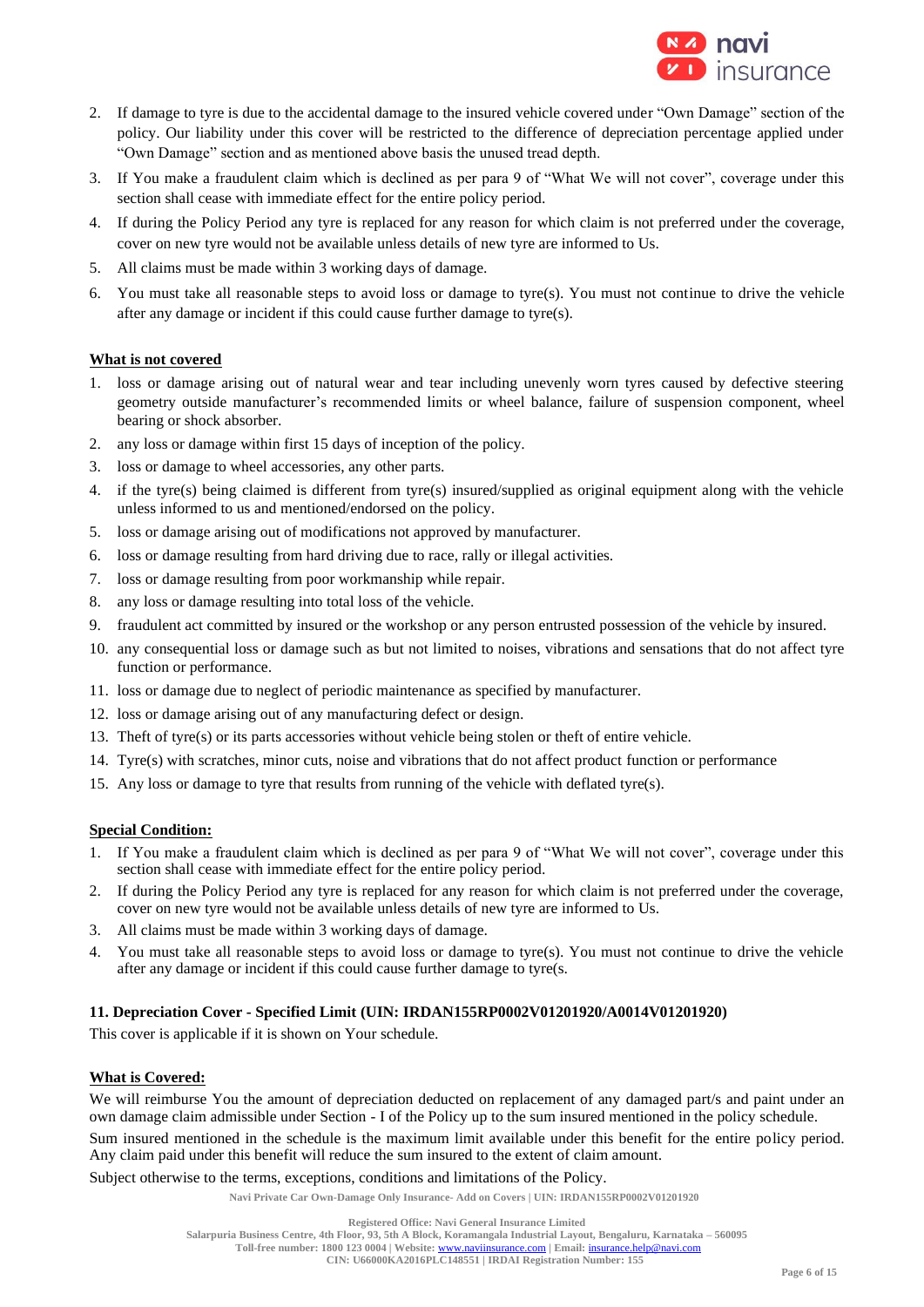

### **Special Condition:**

Our liability will be limited to the sum insured mentioned in the schedule irrespective of number of claims in the policy. Any unutilised sum insured under this benefit will not get carried forward if the policy is renewed with us.

### **12. Roadside Assistance (UIN: IRDAN155RP0002V01201920/A0015V01201920)**

### **What is covered:**

We will provide you the following emergency assistance services during the Policy Period through Our network garages or service providers, provided that the services will be provided on best effort basis in an area where we have our presence through our network garages or through the network of our service providers.

Following are the services that are offered:

### **1. Repair and Towing Assistance Service for Flat Tyre**

In the event insured Vehicle is immobilized due to a flat tyre, you will get the assistance of a vehicle technician to replace the flat tyre with the spare Stepney tyre of the Vehicle at the location of breakdown. In case the spare tyre is not available in the insured Vehicle, the flat tyre will be taken to the nearest flat tyre repair shop for repairs & re-attached to the Vehicle. All incidental charges for transporting the tyre to the repair shop and its repair cost shall be borne by you.

### **2. Flat Battery – Jump Start Service**

In the event insured Vehicle is immobilized, due to rundown battery, you will get the assistance of a Vehicle technician to jump start the Vehicle with appropriate means. If the run-down battery has to be replaced with a new battery, the cost of such battery replacement and any costs to obtain the battery will be borne by you. All costs involved in charging of the run-down battery will also be borne by you.

#### **3. Repair on the spot**

In the event insured Vehicle breaks down due to a minor mechanical / electrical fault making it immobile and immediate repair on the spot is deemed possible, you will get the assistance of a vehicle technician for repairing the breakdown at the location of breakdown. Cost of Material  $\&$  Spare Parts, if required, to repair the vehicle on the spot and any other incidental conveyance to obtain such material  $\&$  spare parts will be borne by you.

### **4. Spare Key Retrieval / Service for Keys Locked Inside**

If the keys of the insured vehicle are broken, lost or misplaced, and in case you need and request to arrange for another set from your place of residence the same will be arranged after receiving the requisite authorizations from you with regards to the person designated to hand over the same to you provided the distance between the two locations are less than 50 kms. You may be requested to submit an identity proof at the time of delivery of the keys. However, if the distance between the two locations (residence & place where the keys are required) are more than 50 kms the keys will be sent by courier. Alternatively, in case the keys are lost the vehicle shall be towed to a nearest safe place.

#### **5. Fuel Support (Emergency Fuel Delivery)**

In the event insured Vehicle runs out of fuel and hence is immobilized, you will get the assistance of emergency fuel (up to 5 litres on a chargeable basis) at the location of breakdown.

### **6. Emergency Towing Assistance**

#### a) In case of Break-down:

In the event insured Vehicle suffers an immobilizing break down due to a mechanical or electrical fault which cannot be repaired on the spot, you will get the assistance in towing the vehicle to the nearest garage, using the best available towing mechanism, within a radius of 100 Kms. from the location of the breakdown. In case the towing distance exceeds the mentioned limit, you will be informed of the expected additional costs, which will need to be paid by you to the vendor at the vendor's actual rates.

#### b) In case of an Accident: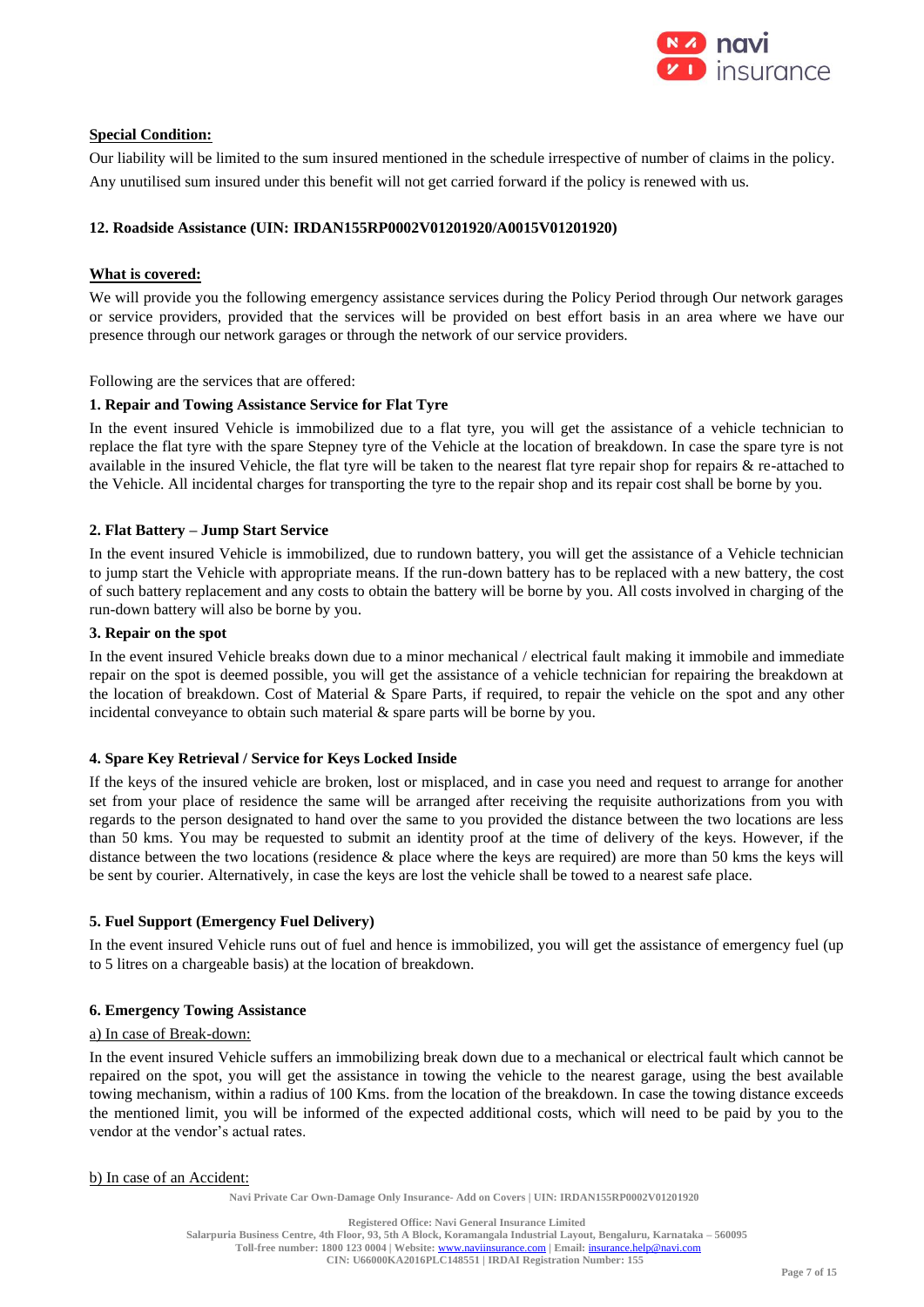

In the event insured Vehicle suffers an immobilizing break down due to an accident, you will get the assistance in towing the vehicle to the nearest garage, using the appropriate towing mechanism within a radius of 100 Kms. from the location of the breakdown. In case the towing distance exceeds the mentioned limit, you will be informed of the expected additional costs, which will need to be paid by you to the vendor at the vendor's actual rates.

### c) Towing in case of incorrect Fuelling –

In the event of the Insured vehicle being immobilized due to incorrect fuelling, you will get assistance in making the arrangement for vehicle to be towed to nearest garage using the appropriate towing mechanism within a radius of 100 km's from the location of breakdown. In case the towing distance exceeds the mentioned limit, you will be informed of the expected additional costs, which will need to be paid by you.

### **7. Breakdown support over phone**

In the event insured vehicle is immobilized due to a breakdown you will be assisted over phone and try to resolve the problem then & there.

### **8. Facilitate finding closet dealer**

In case of specific request received from you about providing the contact details of the nearest dealer the same will be provided to you.

### **9. Customer conference calling**

For seamless & speedy services, a conference call (wherever required) among the insured, the assistance provider and us will be arranged. You will be kept updated on the progress of intervention.

### **10. Concierge Services:**

### a) SMS Relays/Emergency Message Service

In the event of breakdown or accident to your insured vehicle under our policy your urgent messages will be relayed to a person of your choice.

### b) Continuation / Return Journey (Taxi Support)

In the event the insured vehicle is immobilized outside the municipal/corporation limits of your home city, and the vehicle cannot be repaired the same day, we shall, make arrangement for an alternate hired car/ taxi of same vehicle class on best effort basis. However, in case the same vehicle class is not available owing to geographical or other constraints, you will be provided the next best class of vehicle available. All such expenses will be borne by you.

### c) Hotel Accommodation:

In the event insured vehicle is immobilized and cannot be repaired the same day, you will get the assistance in organizing for Hotel accommodation near the location of the event. You will have to bear the cost of stay and you will be informed of the amount to be paid in advance directly to the Hotel and we will pay the amount if opted and shown in the policy schedule.

### d) Ambulance Arrangement:

In the event the insured vehicle is immobilized outside the Municipal / corporation limits of your home city, you will get assistance and arrangement for an ambulance, if required. You will have to bear the cost related to this service and will be paid directly to vendor.

### e) Medical Co-ordination:

In case of specific request received from you about providing the contact details of the name, address, telephone number of physician, hospitals, clinic, dentist and dental clinics the same shall be provided. However, the quality of medical services of the referred service providers cannot be guaranteed.

**Navi Private Car Own-Damage Only Insurance- Add on Covers | UIN: IRDAN155RP0002V01201920**

**Registered Office: Navi General Insurance Limited**

**Toll-free number: 1800 123 0004 | Website:** [www.naviinsurance.com](http://www.naviinsurance.com/) **| Email:** [insurance.help@navi.com](mailto:insurance.help@navi.com) **CIN: U66000KA2016PLC148551 | IRDAI Registration Number: 155**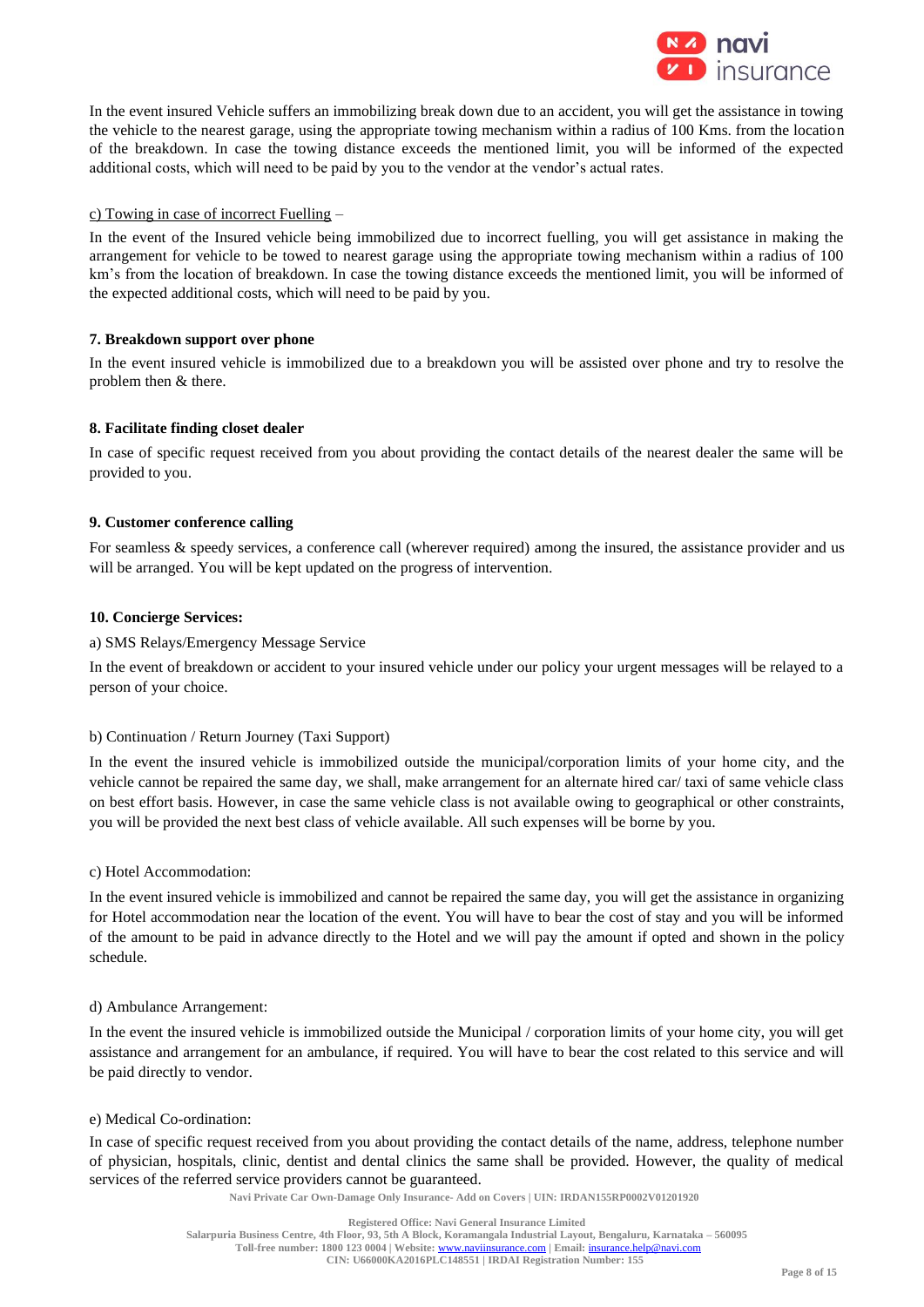

f) Pick up of repaired vehicle:

In the event insured Vehicle suffers an immobilizing breakdown/accident which is outside the limits of your home city, and the vehicle is towed to the nearest garage which determines that the vehicle cannot be repaired the same day, you will get the assistance to pick the vehicle from the location of incident and transport it to the desired location by providing driver facility service after the vehicle is fully repaired. The cost of driver shall be borne by you.

**Important Note:** You will not be required to pay for labour cost and round-trip conveyance costs of the service provider except cost of material/spare parts and conveyance/transportation cost to obtain them if required, to repair the Vehicle and any other cost specifically mentioned in the above services.

We will make our best effort to provide you various services within 3 hours of reporting. Further, If your insured vehicle is immobilized due to breakdown, and is eligible for services, but as a rare chance, you do not get the eligible assistance as mentioned above, you will be reimbursed the costs incurred for towing the insured Vehicle to the nearest garage not exceeding Rs.2000/- per event for towing or Rs.250/- per event for other services. To qualify for reimbursement, you must have called the toll-free number and obtained an authorization, prior to availing external service and must provide necessary documents justifying the event and the actual costs borne. However, in case you were unable to contact us due to failure on the part of the call centre, the same will also be considered as provided above.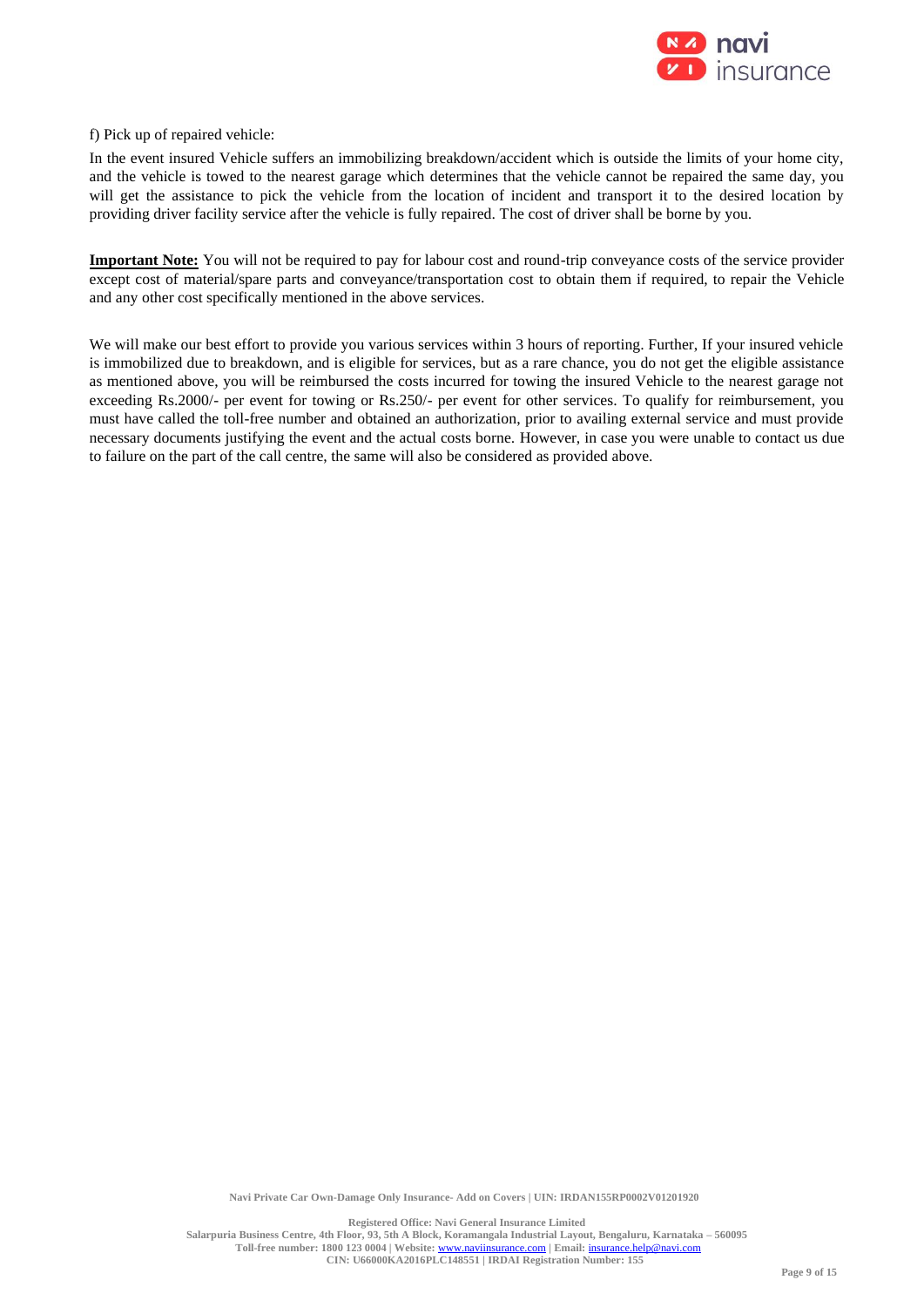

#### **Geographical territory**

These services are available on National highways, State highways and motorable roads of cities within mainland India.

#### **Limitations**

The Services will be provided on a best effort basis, subject to regulations in force locally.

The services would not be provided under following conditions:

- 1. Acts of God (including exceptional adverse weather conditions), Earthquake, Fire (not caused by the negligence of either party), War (declared or undeclared), Invasion, Rebellion, Revolt, Riot (other than among employees of either party), Civil Commotion, Civil War, Acts of Terrorism, Nuclear Fission, Strike, Act(s) of omission/ commission by any concerned, Government(s), or Government agencies, Judicial or Quasi-Judicial authorities.
- 2. Loss of or damage to luggage or other personal effects that might occur during the services performance.
- 3. Vehicles should not be used for the purpose of racing, rallying, motor-sports, or in any instance where the Vehicle is not being used /driven in accordance with applicable laws and regulations.
- 4. Not covered events: Any service not-covered here, if provided shall be at your own expense.
- 5. Load carried in the vehicle such as boats, motor vehicles, gliders, or animals (horses, cattle...), merchandise, perishable goods, research and scientific equipment, building equipment, furniture, etc. shall not be transported.
- 6. This Emergency service is available when the Covered Vehicles suffers a breakdown while riding. It is not available for routine repairs/services at user's home or other location.
- 7. We/Vendor will not be accountable, responsible or liable for consequential damages arising out of repair on the spot/ towing or any other roadside assistance services.

#### **Process for Receiving Services:**

#### Entitlement

In order to entitle the relevant Users to the Services, the insured Vehicle must be immobilised within the Covered geographical territory. A vehicle is considered as immobilised as long as it cannot be driven as a result of a breakdown or an accident. However, the state of being out of use for maintenance or repair purposes is not considered as immobilisation.

#### **Procedure**

- Contact us/service provider on Toll-Free number mentioned in your policy immediately on any incident.
- Get the prior approval before taking any initiative or incurring any expenses.
- Comply with the solutions recommended.
- Take all reasonable measures to limit and prevent possible consequences of the Breakdown.
- Provide Us your / user beneficiary Information.

#### **GRIEVANCE REDRESSAL PROCEDURE**

At Navi General Insurance, we want your relationship with insurance to soar beyond what you've experienced yet. To understand, appreciate, and enjoy insurance—we're here for you. However, if you aren't satisfied—please feel free to connect with us on the following channels.

- **a.** Call us on our Toll Free **1800 123 0004** for any queries that you may have!
- **b.** Email your queries to **insurance**.help@navi.com.
- **c.** For Senior Citizens, we have a special cell and our Senior Citizen Customers can email us at [seniorcare@navi.com](mailto:seniorcare@navi.com) for priority resolution.
- d. Visit our website [www.naviinsurance.com.](http://www.naviinsurance.com/)
- **e.** Please walk into any of our branches or partner locations
- **f.** You can also dispatch your letters to us at:
	- **Navi GeneralInsurance Limited**

**Navi Private Car Own-Damage Only Insurance- Add on Covers | UIN: IRDAN155RP0002V01201920**

**Registered Office: Navi General Insurance Limited**

**Salarpuria Business Centre, 4th Floor, 93, 5th A Block, Koramangala Industrial Layout, Bengaluru, Karnataka – 560095 Toll-free number: 1800 123 0004 | Website:** [www.naviinsurance.com](http://www.naviinsurance.com/) **| Email:** [insurance.help@navi.com](mailto:insurance.help@navi.com)

**CIN: U66000KA2016PLC148551 | IRDAI Registration Number: 155**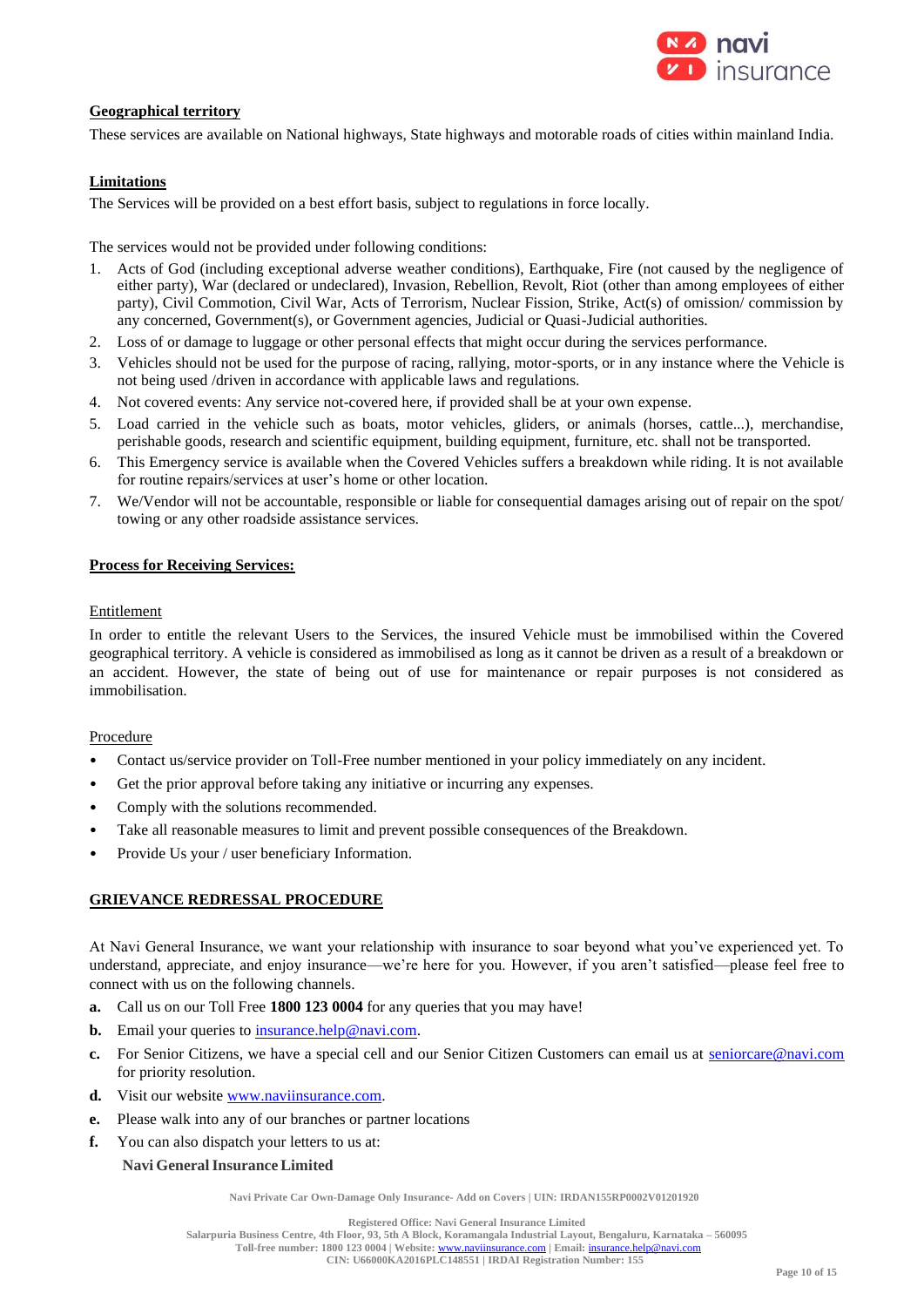

Corporate Office: Salarpuria Business Centre, 4th B Cross Road, 5th Block, Koramangala Industrial Layout, Bengaluru, Karnataka – 560095

We request you to please mention your complete details: Full Name, Policy Number and Contact Details in all your communications, to enable our customer experience expert to connect with you and provide you with quickest possible solution.

We'll make sure to acknowledge your service request within 3 working days—and try and resolve it to your satisfaction within 15 working days. That's a promise!

### **Escalation**

Level 1: While we attempt to give you best-in-class and prompt resolution for any concerns, sometimes it may not be perfect. If you feel that you weren't offered a perfect resolution, please feel free to share your feedback with our Manager Customer Experience team at [Manager.CustomerExperience@navi.com.](mailto:Manager.CustomerExperience@navi.com)

**Level 2:** If you still are not happy about the resolution provided, then you may please write to our Head Customer Experience and Grievance Redressal Officer at [Head.CustomerExperience@navi.com](mailto:Head.CustomerExperience@navi.com)

Level 3: If you are not happy with the resolution, you may approach IRDAI by calling on the Toll-Free no. 155255 (or) 1800 4254 732. You can also register an online complaint on the website [http://igms.irda.gov.in.](http://igms.irda.gov.in/)

If your concern remains unresolved till one month from the date of registering your complaint, you may please approach the Insurance Ombudsman for redressal. To know who your Insurance Ombudsman is, simply refer to the Ombudsman list overleaf.

Contact details of Insurance Ombudsman are available at our website [www.naviinsurance.com](http://www.naviinsurance.com/)

**OMBUDSMAN AND ADDRESSES: Refer the below link** <http://ecoi.co.in/ombudsman.html>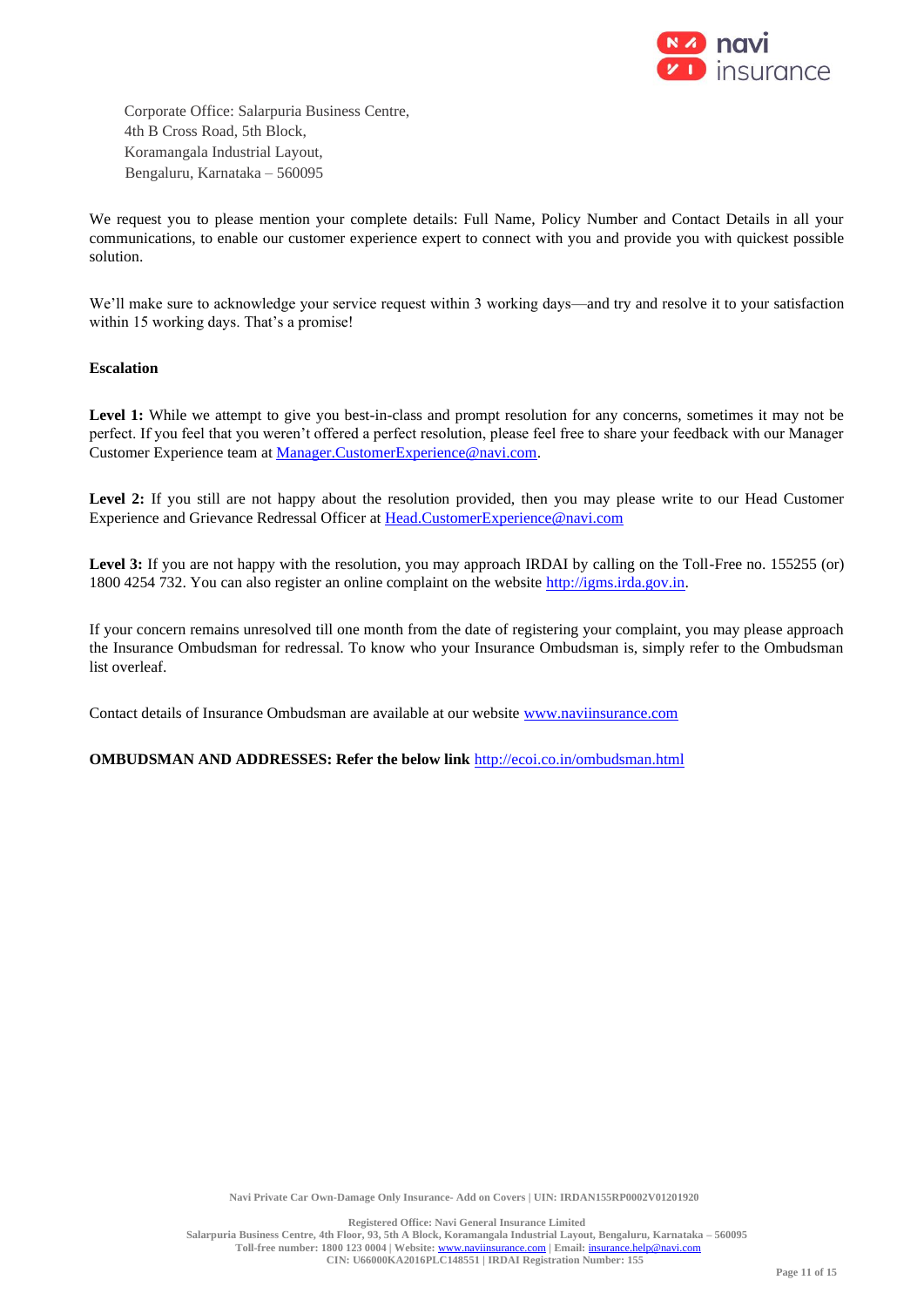

## **NAMES OF OMBUDSMAN AND ADDRESSES OF OMBUDSMAN CENTRES**

| S. No. | <b>Contact Details</b>                   | <b>Jurisdiction of Office</b>                           |
|--------|------------------------------------------|---------------------------------------------------------|
| 1.     | <b>AHMEDABAD</b>                         |                                                         |
|        | Office of the Insurance Ombudsman,       | State of Gujarat and Union Territories of Dadra & Nagar |
|        | Jeevan Prakash Building, 6th Floor,      | Haveli and Daman and Diu                                |
|        | Tilak Marg, Relief Road,                 |                                                         |
|        | Ahmedabad - 380 001.                     |                                                         |
|        | Tel.: 079 - 25501201/02/05/06            |                                                         |
|        | Email: bimalokpal.ahmedabad@ecoi.co.in   |                                                         |
|        |                                          |                                                         |
| 2.     | <b>BENGALURU</b>                         |                                                         |
|        | Office of the Insurance Ombudsman,       | Karnataka                                               |
|        | Jeevan Soudha Building,                  |                                                         |
|        | PID No. 57-27-N-19,                      |                                                         |
|        | Ground Floor, 19/19, 24th Main Road,     |                                                         |
|        | JP Nagar, 1st Phase,                     |                                                         |
|        | Bengaluru - 560 078.                     |                                                         |
|        | Tel.: 080 - 26652048 / 26652049          |                                                         |
|        | Email: bimalokpal.bengaluru@ecoi.co.in   |                                                         |
|        |                                          |                                                         |
| 3.     | <b>BHOPAL</b>                            |                                                         |
|        | Office of the Insurance Ombudsman,       | States of Madhya Pradesh and Chattisgarh                |
|        | Janak Vihar Complex, 2nd Floor,          |                                                         |
|        | 6, Malviya Nagar, Opp. Airtel Office,    |                                                         |
|        | Near New Market, Bhopal - 462 003.       |                                                         |
|        | Tel.: 0755 - 2769201 / 2769202           |                                                         |
|        | Fax: 0755 - 2769203                      |                                                         |
|        | Email: bimalokpal.bhopal@ecoi.co.in      |                                                         |
| 4.     | <b>BHUBANESHWAR</b>                      |                                                         |
|        | Officeof the Insurance Ombudsman,        | State of Orissa                                         |
|        | 62, Forest Park, Bhubneshwar - 751 009.  |                                                         |
|        | Tel.: 0674 - 2596461 / 2596455           |                                                         |
|        | Fax: 0674 - 2596429                      |                                                         |
|        | Email: bimalokpal.bhubaneswar@ecoi.co.in |                                                         |
|        |                                          |                                                         |
| 5.     | <b>CHANDIGARH</b>                        |                                                         |
|        | Office of the Insurance Ombudsman,       | States of Punjab, Haryana, Himachal Pradesh, Jammu      |
|        | S.C.O. No. 101, 102 & 103, 2nd Floor,    | & Kashmir and Union territory of Chandigarh             |
|        | Batra Building, Sector 17 - D,           |                                                         |
|        | Chandigarh - 160 017.                    |                                                         |
|        | Tel.: 0172 - 2706196 / 2706468           |                                                         |
|        | Fax: 0172 - 2708274                      |                                                         |
|        | Email: bimalokpal.chandigarh@ecoi.co.in  |                                                         |
|        |                                          |                                                         |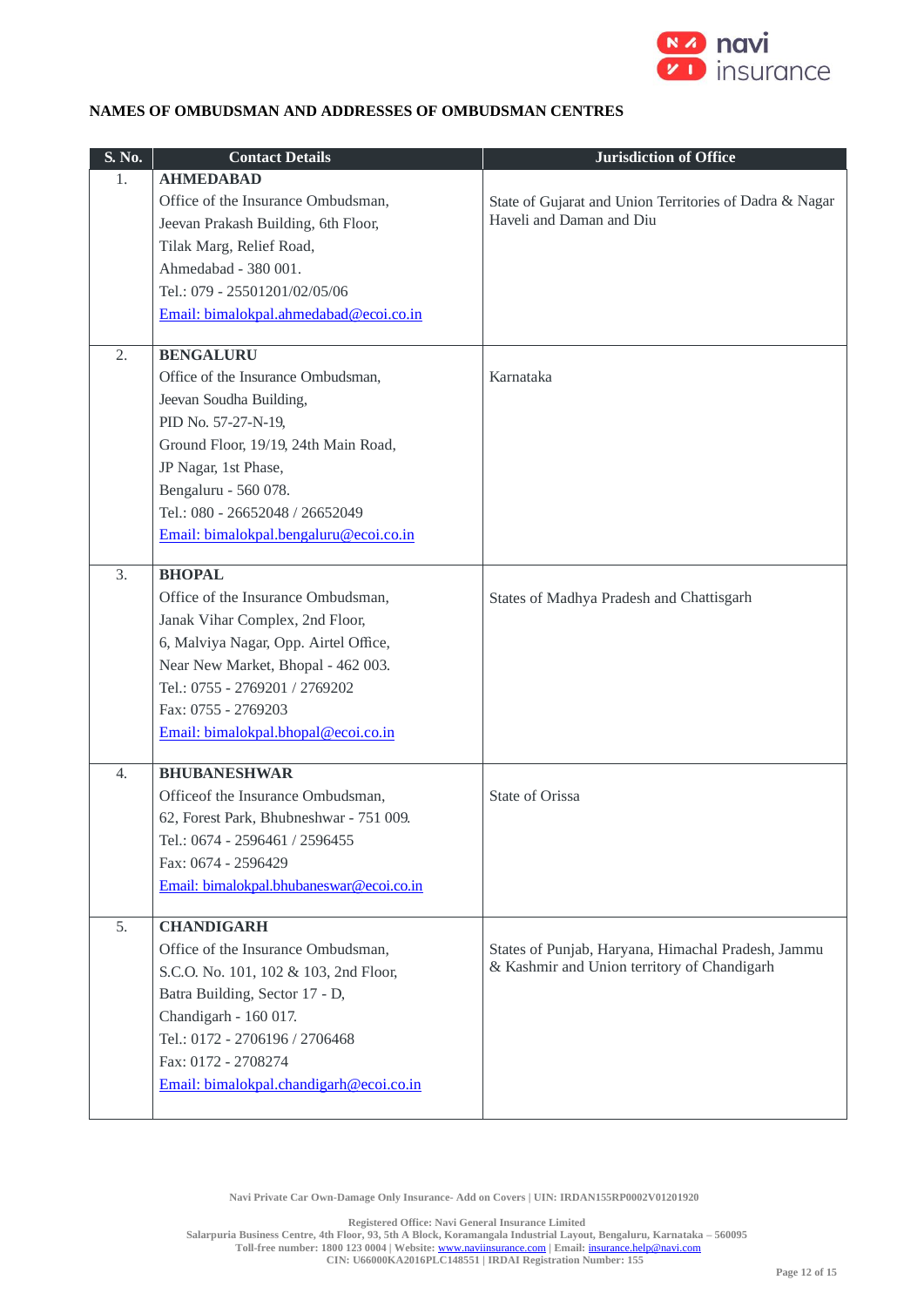

| 6.  | <b>CHENNAI</b>                         |                                                         |
|-----|----------------------------------------|---------------------------------------------------------|
|     | Office of the Insurance Ombudsman,     | State of Tamil Nadu and Union Territories - Pondicherry |
|     | Fatima Akhtar Court, 4th Floor, 453,   | Town and Karaikal (which are part of Union Territory of |
|     | Anna Salai, Teynampet,                 | Pondicherry)                                            |
|     | Chennai - 600 018.                     |                                                         |
|     | Tel.: 044 - 24333668 / 24335284        |                                                         |
|     | Fax: 044 - 24333664                    |                                                         |
|     | Email: bimalokpal.chennai@ecoi.co.in   |                                                         |
|     |                                        |                                                         |
| 7.  | <b>DELHI</b>                           |                                                         |
|     | Office of the Insurance Ombudsman,     | State of Delhi                                          |
|     | 2/2 A, Universal Insurance Building,   |                                                         |
|     | Asaf Ali Road, New Delhi - 110 002.    |                                                         |
|     | Tel.: 011 - 23232481 / 23213504        |                                                         |
|     | Fax: 011 - 23230858                    |                                                         |
|     | Email: bimalokpal.delhi@ecoi.co.in     |                                                         |
|     |                                        |                                                         |
| 8.  | <b>GUWAHATI</b>                        |                                                         |
|     | Office of the Insurance Ombudsman,     | States of Assam, Meghalaya, Manipur, Mizoram,           |
|     | Jeevan Nivesh, 5th Floor,              | Arunachal Pradesh, Nagaland and Tripura                 |
|     | Nr. Panbazar Over Bridge, S.S. Road,   |                                                         |
|     | Guwahati - 781001 (ASSAM).             |                                                         |
|     | Tel.: 0361 - 2132204 / 2132205         |                                                         |
|     | Fax: 0361 - 2732937                    |                                                         |
|     | Email: bimalokpal.guwahati@ecoi.co.in  |                                                         |
|     |                                        |                                                         |
| 9.  | <b>HYDERABAD</b>                       |                                                         |
|     | Office of the Insurance Ombudsman,     | States of Andhra Pradesh, Telangana and Union           |
|     | 6-2-46, 1st floor, "Moin Court",       | Territory of Yanam - a part of the Union Territory of   |
|     | Lane Opp. Saleem Function Palace,      | Pondicherry                                             |
|     | A. C. Guards, Lakdi-Ka-Pool,           |                                                         |
|     | Hyderabad - 500 004.                   |                                                         |
|     | Tel.: 040 - 65504123 / 23312122        |                                                         |
|     | Fax: 040 - 23376599                    |                                                         |
|     | Email: bimalokpal.hyderabad@ecoi.co.in |                                                         |
|     |                                        |                                                         |
| 10. | <b>JAIPUR</b>                          |                                                         |
|     | Office of the Insurance Ombudsman,     | State of Rajasthan                                      |
|     | Jeevan Nidhi - II Bldg., Gr. Floor,    |                                                         |
|     | Bhawani Singh Marg, Jaipur - 302 005.  |                                                         |
|     | Tel.: 0141 - 2740363                   |                                                         |
|     | Email: bimalokpal.jaipur@ecoi.co.in    |                                                         |
|     |                                        |                                                         |
|     |                                        |                                                         |

**Navi Private Car Own-Damage Only Insurance- Add on Covers | UIN: IRDAN155RP0002V01201920**

**Registered Office: Navi General Insurance Limited Salarpuria Business Centre, 4th Floor, 93, 5th A Block, Koramangala Industrial Layout, Bengaluru, Karnataka – 560095 Toll-free number: 1800 123 0004 | Website:** [www.naviinsurance.com](http://www.naviinsurance.com/) **| Email:** [insurance.help@navi.com](mailto:insurance.help@navi.com) **CIN: U66000KA2016PLC148551 | IRDAI Registration Number: 155**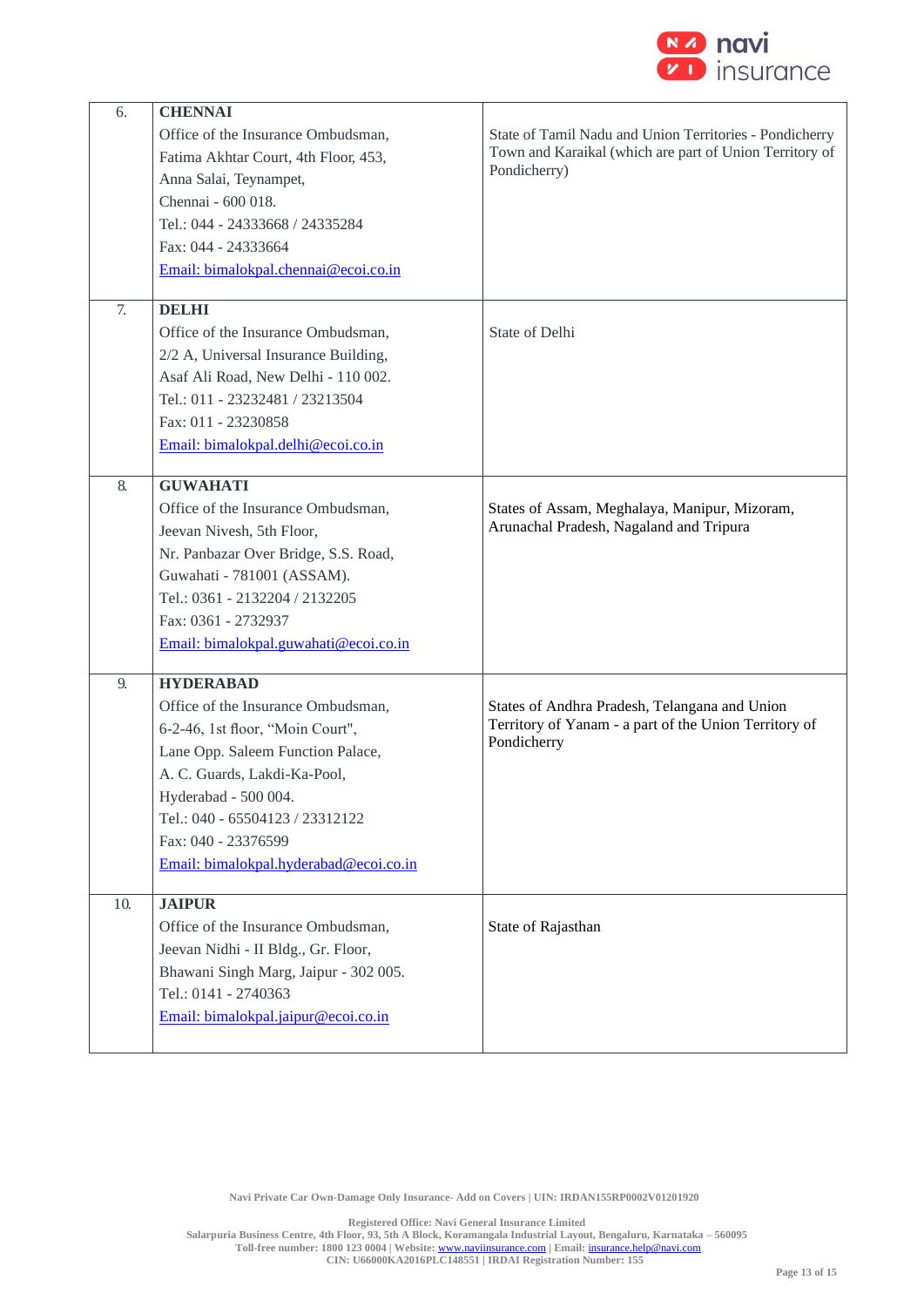

| 11. | <b>ERNAKULAM</b>                           |                                                                                                          |
|-----|--------------------------------------------|----------------------------------------------------------------------------------------------------------|
|     | Office of the Insurance Ombudsman,         | Kerala, Lakshadweep, Mahe-a part of Pondicherry                                                          |
|     | 2nd Floor, Pulinat Bldg.,                  |                                                                                                          |
|     | Opp. Cochin Shipyard, M. G. Road,          |                                                                                                          |
|     | Ernakulam - 682 015.                       |                                                                                                          |
|     | Tel.: 0484 - 2358759 / 2359338             |                                                                                                          |
|     | Fax: 0484 - 2359336                        |                                                                                                          |
|     | Email: bimalokpal.ernakulam@ecoi.co.in     |                                                                                                          |
|     |                                            |                                                                                                          |
| 12  | <b>KOLKATA</b>                             |                                                                                                          |
|     | Office of the Insurance Ombudsman,         | States of West Bengal, Sikkim and Union Territories of                                                   |
|     | Hindustan Bldg. Annexe, 4th Floor,         | Andaman and Nicobar Islands                                                                              |
|     | 4, C.R. Avenue, Kolkata - 700 072.         |                                                                                                          |
|     | Tel.: 033 - 22124339 / 22124340            |                                                                                                          |
|     | Fax: 033 - 22124341                        |                                                                                                          |
|     | Email: bimalokpal.kolkata@ecoi.co.in       |                                                                                                          |
|     |                                            |                                                                                                          |
| 13. | <b>LUCKNOW</b>                             |                                                                                                          |
|     | Office of the Insurance Ombudsman,         | District of Uttar Pradesh: Lalitpur, Jhansi, Mahoba,                                                     |
|     | 6th Floor, Jeevan Bhawan,                  | Hamirpur, Banda, Chitrakoot, Allahabad, Mirzapur,                                                        |
|     | Phase-II, Nawal Kishore Road,              | Sonbhabdra, Fatehpur, Pratapgarh, Jaunpur, Varansi,<br>Gazipur, Jalaun, Kanpur, Lucknow, Unnao, Sitapur, |
|     | Hazratganj, Lucknow - 226 001.             | Lakhimpur, Bahraich, Barabanki, Raebareli, Sravasti,                                                     |
|     | Tel.: 0522 - 2231330 / 2231331             | Gonda, Faizabad, Amethi, Kaushambi, Balrampur, Basti,                                                    |
|     | Fax: 0522 - 2231310                        | Ambedkarnagar, Sulanpur, Maharajganj, Santkabirnagar,                                                    |
|     | Email: bimalokpal.lucknow@ecoi.co.in       | Azamgarh, Kaushinagar, Gorkhpur, Deoria, Mau,                                                            |
|     |                                            | Chandauli, Ballia, Sidharathnagar                                                                        |
|     |                                            |                                                                                                          |
|     |                                            |                                                                                                          |
| 14. | <b>MUMBAI</b>                              |                                                                                                          |
|     | Office of the Insurance Ombudsman,         | States of Goa, Mumbai Metropolitan                                                                       |
|     | 3rd Floor, Jeevan Seva Annexe, S. V. Road, | Region excluding Navi Mumbai & Thane                                                                     |
|     | Santacruz (W), Mumbai - 400 054.           |                                                                                                          |
|     | Tel.: 022 - 26106552 / 26106960            |                                                                                                          |
|     | Fax: 022 - 26106052                        |                                                                                                          |
|     | Email: bimalokpal.mumbai@ecoi.co.in        |                                                                                                          |
|     |                                            |                                                                                                          |
| 15. | <b>NOIDA</b>                               |                                                                                                          |
|     | Office of the Insurance Ombudsman,         | States of Uttaranchal and the following Districts of Uttar                                               |
|     | Bhagwan Sahai Palace, 4th Floor,           | Pradesh: Agra, Aligarh, Bagpat, Bareilly, Bijnor,                                                        |
|     | Main Road, Naya Bans, Sector 15,           | Budaun, Bulandshehar, Etah, Kanooj, Mainpuri,<br>Mathura, Meerut, Moradabad, Muzaffarnagar, Oraiyya,     |
|     | Distt: Gautam Buddh Nagar,                 | Pilibhit, Etawah, Farrukhabad, Firozabad, Gautam Budh                                                    |
|     | U. P. - 201301.                            | Nagar, Ghaziabad, Hardoi, Shahjahanpur, Hapur,                                                           |
|     | Tel.: 0120 - 2514250 / 2514252 / 2514253   | Shamli, Rampur, Kashganj, Sambhal, Amroha, Hathras,                                                      |
|     | Email: bimalokpal.noida@ecoi.co.in         | Kanshiramnagar, Saharanpur                                                                               |
|     |                                            |                                                                                                          |
|     |                                            |                                                                                                          |